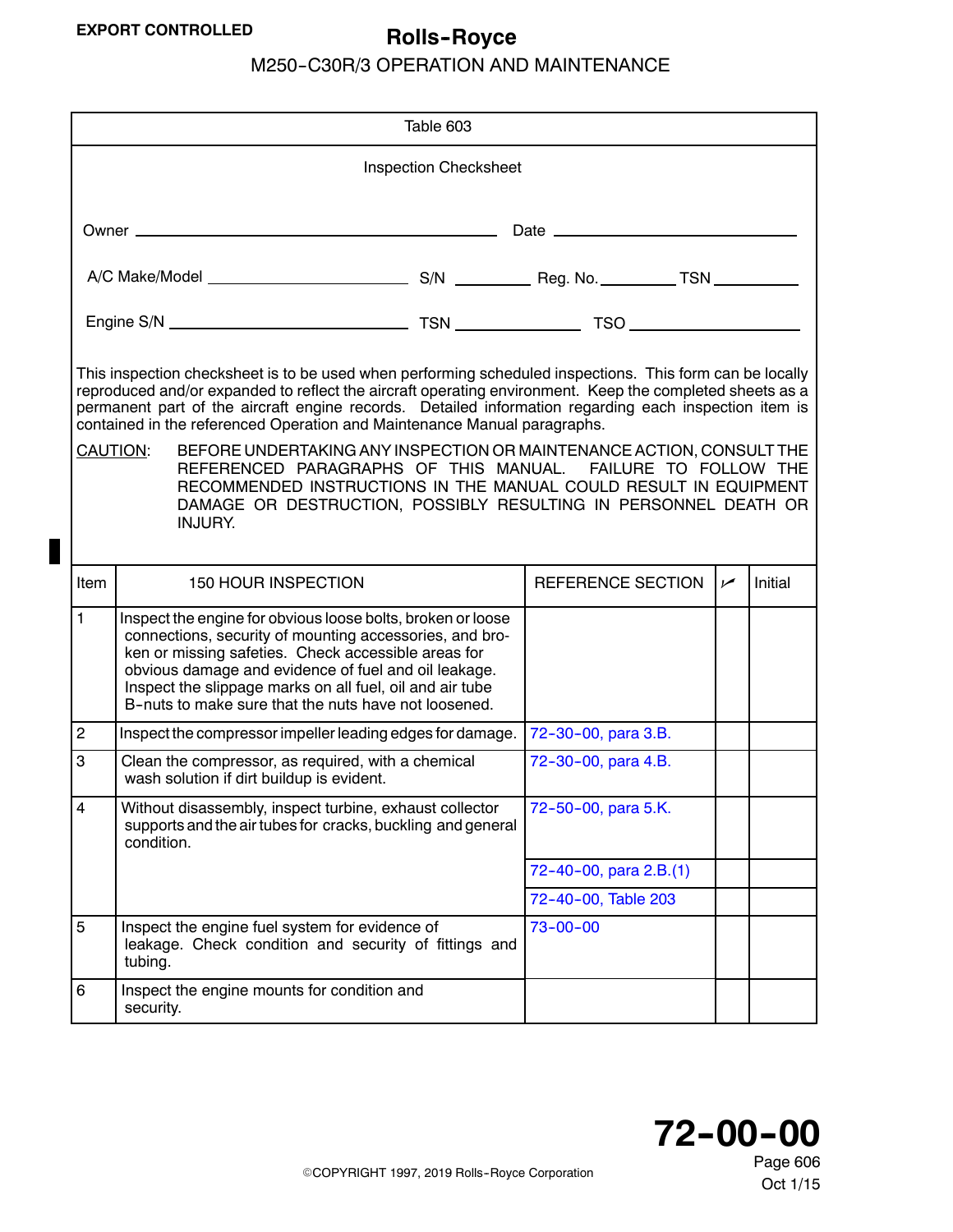<span id="page-1-0"></span>

| Table 603 (cont) |                                                                                                                                                                                                                                                                                                                               |                                                                       |     |                |  |
|------------------|-------------------------------------------------------------------------------------------------------------------------------------------------------------------------------------------------------------------------------------------------------------------------------------------------------------------------------|-----------------------------------------------------------------------|-----|----------------|--|
| Item             | <b>150 HOUR INSPECTION</b>                                                                                                                                                                                                                                                                                                    | REFERENCE SECTION                                                     | مما | <b>Initial</b> |  |
| $\overline{7}$   | Inspect electrical harness for loose, chafed, frayed, or<br>broken wires and loose connectors.                                                                                                                                                                                                                                |                                                                       |     |                |  |
|                  | NORMAL ENGINES USE A MINIMAL AMOUNT OF OIL. HOWEVER, ANY<br>CAUTION:<br>SUDDEN INCREASE IN OIL CONSUMPTION IS INDICATIVE OF OIL SYS-<br>TEM PROBLEMS AND MUST BE CORRECTED.                                                                                                                                                   |                                                                       |     |                |  |
| 8                | Check oil supply level.                                                                                                                                                                                                                                                                                                       | $72 - 00 - 00$ ,<br>Table 101<br>Troubleshooting, items 11<br>and 12. |     |                |  |
|                  | NOTE:<br>Check oil supply level within 15 minutes of engine shutdown.                                                                                                                                                                                                                                                         |                                                                       |     |                |  |
|                  | If the engine has been idle for more than 15 minutes, motor<br>the engine for 30 seconds to scavenge any oil that can<br>have drained into the gearbox from the oil tank. Failure to<br>completely scavenge the oil from the gearbox will cause a<br>false indication of high oil consumption. See Post Flight<br>Check No. 3 |                                                                       |     |                |  |
| 9                | Inspect for extension of impending fuel filter bypass<br>indicator. If indicator is extended, replace fuel filter.<br>Ground run engine to assure proper operation of control<br>system                                                                                                                                       | 73-10-01, para 2                                                      |     |                |  |
| 9.A              | Clean and inspect the fuel nozzle. Install fuel nozzle<br>with proper number of spacers                                                                                                                                                                                                                                       | $73 - 10 - 03$                                                        |     |                |  |
| 10               | Record component changes, inspections, and<br>compliance with technical instructions as required.<br>Report engine difficulties to Rolls-Royce and/or AMC<br>on a Field Service Report (FSR) submitted on FAST @<br><https: fast.aeromanager-online.com=""> as required.</https:>                                             |                                                                       |     |                |  |
| 11               | Inspect compressor scroll for cracks. Pay particular attention<br>to welded areas.                                                                                                                                                                                                                                            |                                                                       |     |                |  |
| 12               | Clean the burner drain valve. Ensure that the airframe<br>overboard is clear. Refer to aircraft manual for<br>maintenance procedures.                                                                                                                                                                                         | 72-40-00, para 3                                                      |     |                |  |
| 13               | Inspect the anti-icing solenoid valve and bleed air valve for<br>loose, chafed, frayed or broken wires, loose connections<br>and security of attachment.                                                                                                                                                                      |                                                                       |     |                |  |
| 14               | Inspect the horizontal and vertical firewall shields for<br>cracks.                                                                                                                                                                                                                                                           | 72-50-00, para 5.J.                                                   |     |                |  |
|                  | NOTE: Continued sheet metal or tube cracking can be an indication of excessive<br>engine, engine accessory, or airframe vibration.                                                                                                                                                                                            |                                                                       |     |                |  |
| 15               | Check HMU for freedom of operation and full travel.<br>Check for condition and security of all linkages.                                                                                                                                                                                                                      | 73-21-01, para 1.B.                                                   |     |                |  |



Oct 1/18 Page 607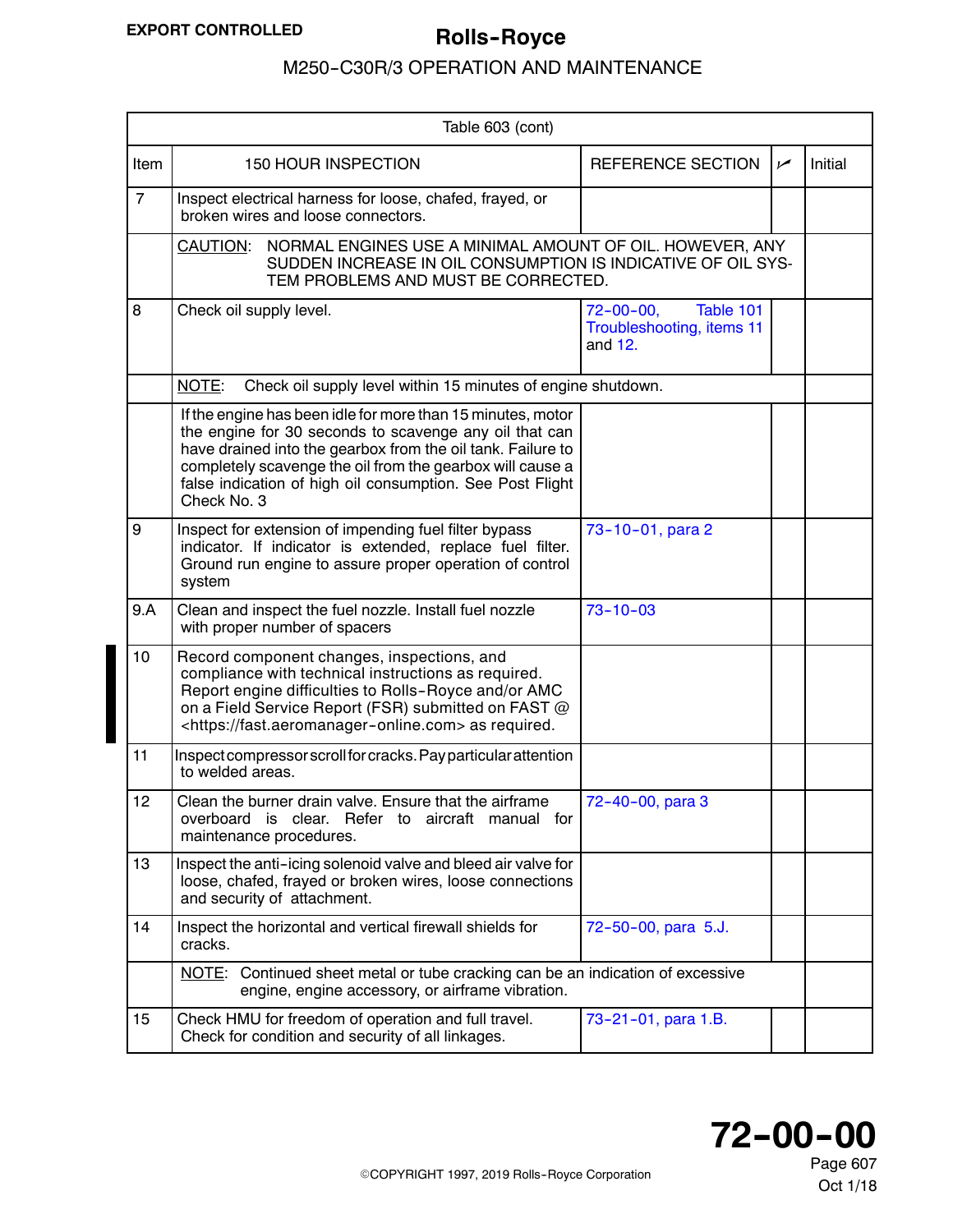<span id="page-2-0"></span>

|      | Table 603 (cont)                                                                                                                                                                                                                                                                                                                                         |                                                                                                               |            |         |  |
|------|----------------------------------------------------------------------------------------------------------------------------------------------------------------------------------------------------------------------------------------------------------------------------------------------------------------------------------------------------------|---------------------------------------------------------------------------------------------------------------|------------|---------|--|
| Item | <b>150 HOUR INSPECTION</b>                                                                                                                                                                                                                                                                                                                               | REFERENCE SECTION                                                                                             | $\sqrt{ }$ | Initial |  |
| 16   | Remove, clean, operationally test, and reinstall the<br>magnetic drain plugs:<br>Standard type - check the chip detector end of the<br>а.<br>plugs for cracks.<br>Quick disconnect - inspect the locking device and in-<br>b.<br>serts for wear.<br>Torque 60-80 lb in. (6.8-9.0 N·m). No cracks are<br>acceptable. Check each chip detector separately. | 72-00-00, para 8.E.                                                                                           |            |         |  |
| 17   | Inspect ignition lead for burning, chafing or cracking of<br>conduit. Also, check for loose connectors and/or broken<br>lockwire.<br>Perform operational check of ignitors.                                                                                                                                                                              | 74-20-02, para 2<br>74-20-01, para 2.B.                                                                       |            |         |  |
| 18   | Remove, inspect, clean and reinstall the oil filter.<br>If excessive carbon is found in the filter, inspect the<br>scavenge and pressure oil system. Refer to 72-50-00<br>para 5.E., 5.F., 5.G., 5.H., 6.A., and 6.B.                                                                                                                                    | 72-60-00, para 1.C.                                                                                           |            |         |  |
| 19   | Measure and record power turbine support pressure<br>oil nozzle flow from scavenge oil strut. Record and retain<br>flow record.<br>While motoring $N_1$ to 16-18% the minimum flow is 90cc<br>in 15 seconds.                                                                                                                                             | 72-50-00, para 5.E.                                                                                           |            |         |  |
|      | Flow                                                                                                                                                                                                                                                                                                                                                     |                                                                                                               |            |         |  |
|      | Compare with previous flow. Any large deviation could<br>indicate carbon buildup.                                                                                                                                                                                                                                                                        |                                                                                                               |            |         |  |
|      | Refer to M250-C30 series CSL-3126, Recommended Sequence, Engine Oil<br><u>NOTE:</u><br>Change for additional instructions.                                                                                                                                                                                                                               |                                                                                                               |            |         |  |
| 20   | <b>HMU Manual Mode Piston</b><br>Function<br>Record must indicate that shutdown per referenced<br>section has been performed at least once each 150 hours.                                                                                                                                                                                               | 72-00-00, para 7.M., Al-<br>ternate Shutdown -<br><b>AUTO MODE or para</b><br>8.F., Shutdown, MANUAL<br>MODE. |            |         |  |
| 21   | FADEC FAIL and FADEC SYSTEM MANUAL cockpit<br>indication check.<br>Record must indicate that a cockpit check per<br>referenced section has been performed at least once each<br>150 hours.                                                                                                                                                               | 73-25-01, para 3, FA-<br><b>DEC</b><br>Mainte-<br><b>System</b><br>nance Practices.                           |            |         |  |
| 22   | HMU MANUAL MODE Operation Function.<br>Record must indicate that manual operation (Ref.<br>referenced section) has been done at least once each 150<br>hours.                                                                                                                                                                                            | 72-00-00, para 7.C.(1),<br><b>MANUAL MODE CHECK.</b>                                                          |            |         |  |

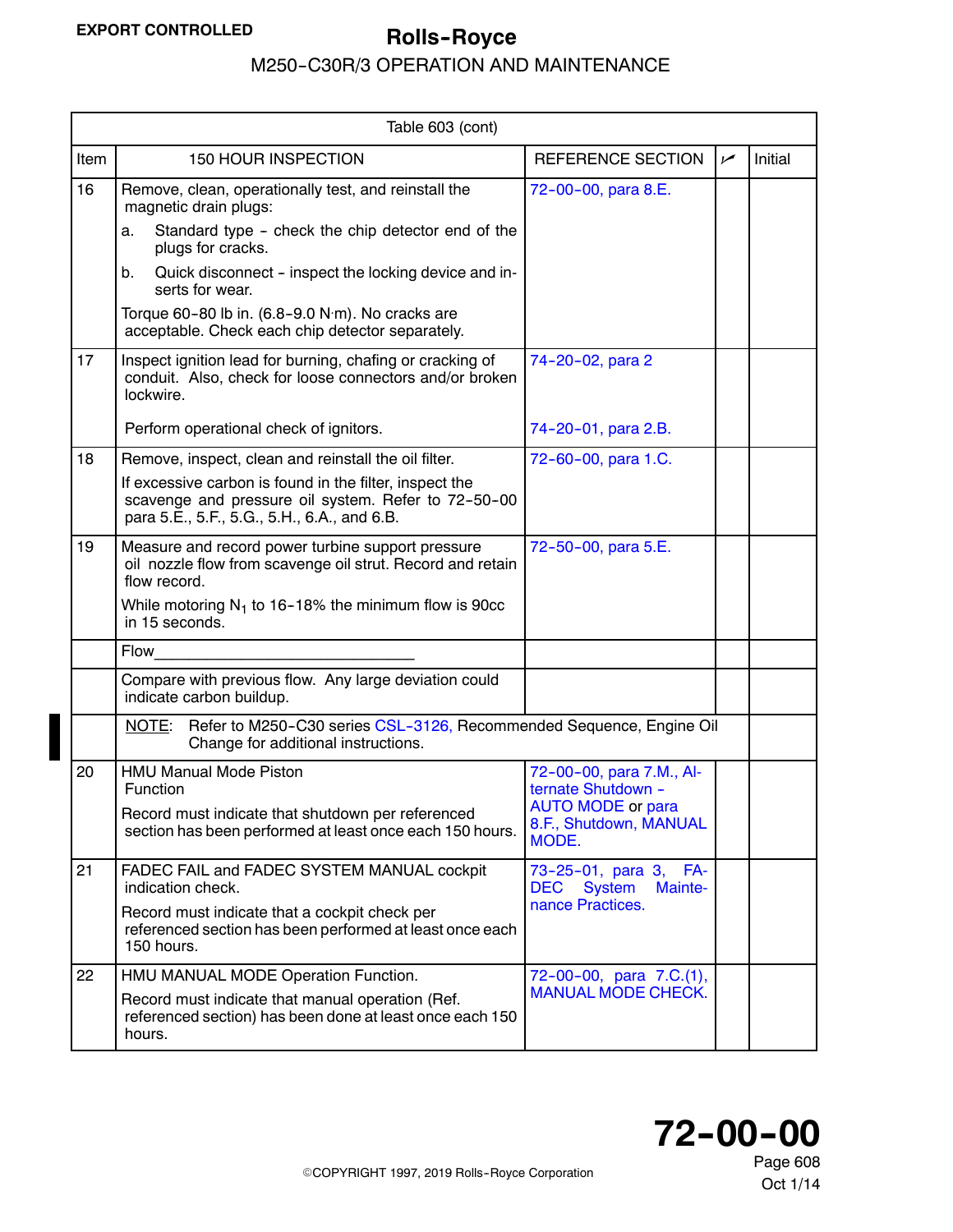| Table 603 (cont) |                                                                                                                                                                                                                                                                                                                                                                                                                                       |                                                      |                |         |
|------------------|---------------------------------------------------------------------------------------------------------------------------------------------------------------------------------------------------------------------------------------------------------------------------------------------------------------------------------------------------------------------------------------------------------------------------------------|------------------------------------------------------|----------------|---------|
| Item             | 150 HOUR INSPECTION                                                                                                                                                                                                                                                                                                                                                                                                                   | REFERENCE SECTION                                    | $\overline{r}$ | Initial |
| 23               | ECU mount bolt torque check.                                                                                                                                                                                                                                                                                                                                                                                                          | See applicable                                       |                |         |
|                  | Record must indicate that this ECU mount bolt torque<br>check was performed at least once each 150 hours.                                                                                                                                                                                                                                                                                                                             | airframe manual for<br>proper torque.                |                |         |
| 24               | MGT indicating system check.                                                                                                                                                                                                                                                                                                                                                                                                          | $72 - 00 - 00,$<br>7.C.<br>para                      |                |         |
|                  | During ground run with engine at 100% $N_2$ , Monitor<br>MGT using (MT) Maintenance Terminal Software, analog<br>Parameter page. Compare MT value with aircraft MGT<br>gage. They must agree within 5° C. If gages are not<br>within limits use thermocouple simulator to identify<br>problem.                                                                                                                                        | $72 - 00 - 00$ ,<br>3.D.<br>para<br>73-25-01, para 3 |                |         |
| 25               | Torque indicating system check.                                                                                                                                                                                                                                                                                                                                                                                                       | $72 - 00 - 00,$<br>7.C.<br>para                      |                |         |
|                  | During ground run with engine at 100% $N_2$ , monitor<br>Torque (Q) using MT software analog parameter page.<br>Compare MT value with aircraft torque gage. Gages must<br>agree within 2 psi. If not within limits, use pressure tester<br>to identify problem.                                                                                                                                                                       | 73-25-01, para 3                                     |                |         |
| 26               | Permanent Magnet Alternator (PMA) check.                                                                                                                                                                                                                                                                                                                                                                                              | 73-20-01, para 2.B.(4).                              |                |         |
|                  | Do the check to verify PMA and harnesses are working<br>properly.                                                                                                                                                                                                                                                                                                                                                                     |                                                      |                |         |
| 27               | Visually inspect the outer combustion case (sheet metal and<br>weld seams) for cracks. Pay particular attention to the weld<br>seams in the area of the igniter plugs, dummy plug, drain<br>valves, fuel nozzle bosses, armpit braze patch and adja-<br>cent areas. Use a bright light and mirror as necessary. The<br>OCC does not have to be removed. Perform a Leak Tec<br>check for installed OCC's and an FPI for removed OCC's. | 72-40-00, para 2.B.(1),<br>$(2)$ , $(3)$ and $(4)$   |                |         |
|                  | TABLE 604                                                                                                                                                                                                                                                                                                                                                                                                                             |                                                      |                |         |
| Item             | 300 HOUR INSPECTION                                                                                                                                                                                                                                                                                                                                                                                                                   | <b>REFERENCE SECTION</b>                             | ممرا           | Initial |
|                  | In addition to the 150 hour inspection items, perform the<br>following:                                                                                                                                                                                                                                                                                                                                                               |                                                      |                |         |
| 1                | Clean power turbine support scavenge oil strut.                                                                                                                                                                                                                                                                                                                                                                                       | 72-50-00, para 5.F.                                  |                |         |
| $\overline{c}$   | Clean external sump.                                                                                                                                                                                                                                                                                                                                                                                                                  | 72-50-00, para 5.F.                                  |                |         |
| 3                | Clean No. 1 bearing oil pressure reducer.                                                                                                                                                                                                                                                                                                                                                                                             | 72-30-00, para 2.A. (1)                              |                |         |
| 4                | Clean pressure oil fitting screen assembly.                                                                                                                                                                                                                                                                                                                                                                                           | 72-50-00, para 5.F.                                  |                |         |
|                  | CAUTION: EXTREME CARE MUST BE EXERCISED TO PREVENT TWISTING OF OIL<br>NOZZLE DURING REMOVAL. DO NOT ATTEMPT TO STRAIGHTEN OR<br>REUSE IF TWISTED.                                                                                                                                                                                                                                                                                     |                                                      |                |         |
| 5                | Clean power turbine pressure oil nozzle.                                                                                                                                                                                                                                                                                                                                                                                              | 72-50-00, para 5.F.                                  |                |         |
| 6                | Remove and disassemble fuel nozzle. Clean and<br>examine fuel nozzle filter assembly. Reassemble<br>and install fuel nozzle.                                                                                                                                                                                                                                                                                                          | $73 - 10 - 03$                                       |                |         |
| $\overline{7}$   | Remove, inspect, and reinstall the turbine pressure oil<br>check valve.                                                                                                                                                                                                                                                                                                                                                               | 72-60-00, para 2.l.                                  |                |         |
|                  | NOTE: Check Valve P/N 23074872 and subsequent part numbers are not applicable to this<br>inspection (these valves are considered "ON CONDITION").                                                                                                                                                                                                                                                                                     |                                                      |                |         |

**72--00--00**

Oct 1/17 Page 609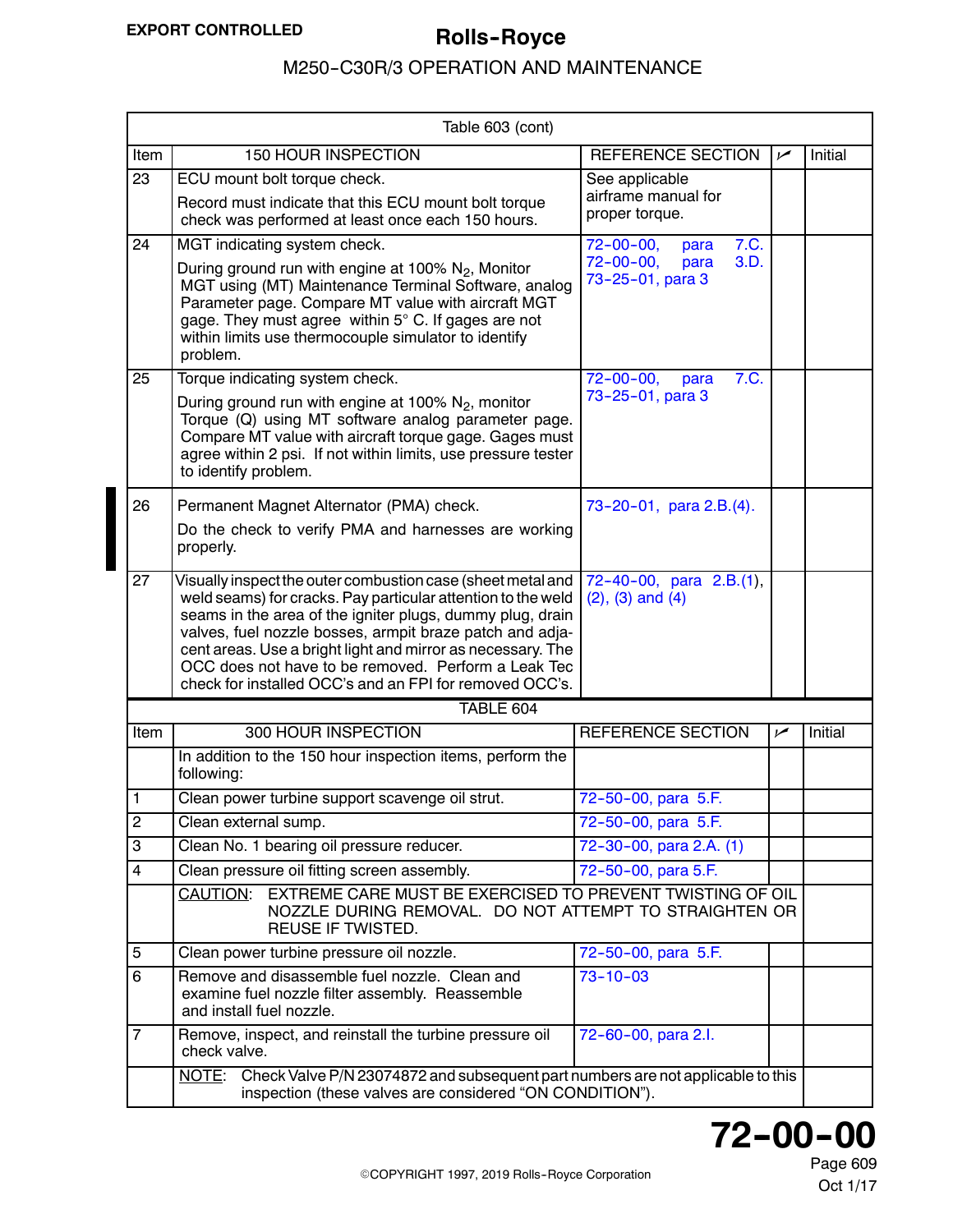<span id="page-4-0"></span>

| TABLE 604 (cont) |                                                                                                                                                                                                                                                                                                                                                                                                                                        |                                                      |      |         |  |
|------------------|----------------------------------------------------------------------------------------------------------------------------------------------------------------------------------------------------------------------------------------------------------------------------------------------------------------------------------------------------------------------------------------------------------------------------------------|------------------------------------------------------|------|---------|--|
| Item             | 300 HOUR INSPECTION                                                                                                                                                                                                                                                                                                                                                                                                                    | <b>REFERENCE</b><br><b>SECTION</b>                   | ممرا | Initial |  |
| 8                | Inspect the rear engine mount for security and<br>excessive bearing wear.                                                                                                                                                                                                                                                                                                                                                              | 72-00-00, para 1.A., (3)<br>Engine-Inspection/Check. |      |         |  |
| 9                | Drain the oil system and refill.<br>Oil changed at:<br>300 hours:<br>600 hours:<br>Maximum interval between oil changes is 300 hours or 6<br>months, whichever occurs first. This limit can be<br>extended to 600 hours or 12 calendar months, whichever<br>occurs first, if an approved high thermal stability oil (Third<br>Generation) is used.                                                                                     | 72-00-00, para 8.D.,<br><b>Engine Servicing.</b>     |      |         |  |
| 10               | On power and accessory gearbox cover, check the<br>applied torque on all turbine and exhaust collector<br>support-to-gearbox retaining nuts.<br>Torque must be 120-150 lb in. $(14-17 \text{ N}\cdot\text{m})$ .                                                                                                                                                                                                                       | 72-50-00, para 1.B.                                  |      |         |  |
| 11               | Inspect the thermocouple assembly (TOT/MGT).                                                                                                                                                                                                                                                                                                                                                                                           | 77-20-01, para 2.B.                                  |      |         |  |
| 12               | Visually inspect the outer combustion case (sheet metal<br>and weld seams) for cracks. Pay particular attention to the<br>weld seams in the area of the igniter plugs, dummy plug,<br>drain valves, fuel nozzle bosses, armpit braze patch and<br>adjacent areas. Use a bright light and mirror as necessary.<br>The OCC does not have to be removed. Perform a Leak<br>Tec check for installed OCC's and an FPI for removed<br>OCC's. | 72-40-00, para 2.B.(1),<br>$(2)$ , $(3)$ and $(4)$   |      |         |  |



Oct 1/17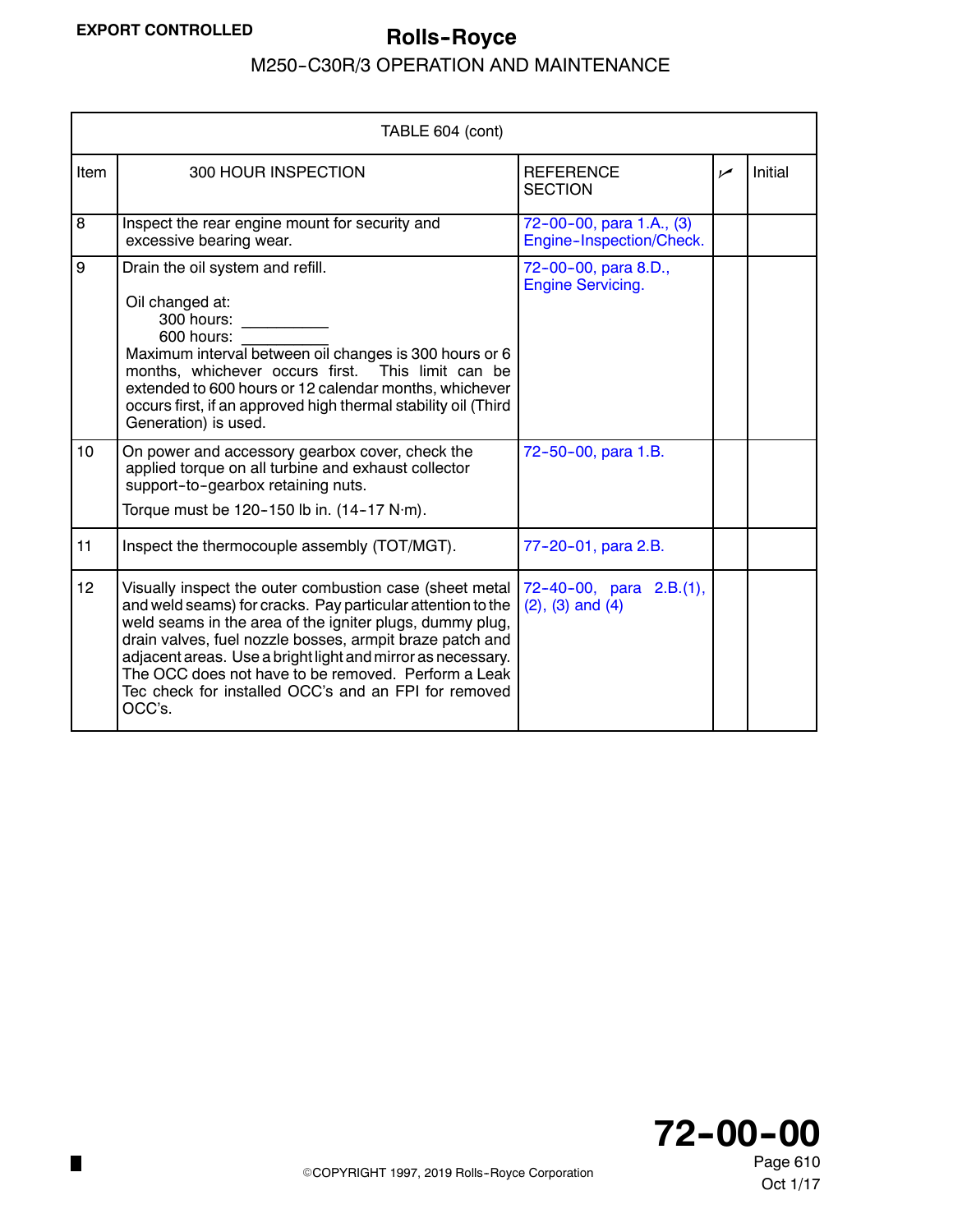<span id="page-5-0"></span>

|                | TABLE 605                                                                                                                                                                                                                                                  |                                                                                                                                                                                     |     |         |  |  |
|----------------|------------------------------------------------------------------------------------------------------------------------------------------------------------------------------------------------------------------------------------------------------------|-------------------------------------------------------------------------------------------------------------------------------------------------------------------------------------|-----|---------|--|--|
| Item           | 600 HOUR INSPECTION<br>The following inspection is required<br>every 600 hours since the last<br>inspection.                                                                                                                                               | <b>REFERENCE</b><br><b>SECTION</b>                                                                                                                                                  | مما | Initial |  |  |
|                | In addition to the 150 and 300 hour inspection items,<br>perform the following:                                                                                                                                                                            |                                                                                                                                                                                     |     |         |  |  |
| 1              | Do the scavenge oil filter impending bypass function check<br>per Facet Service Bulletin No. 090589 (Ref. Rolls-Royce<br>CSL 3116). Follow the Facet instructions and time<br>intervals, or follow this recommended inspection interval<br>each 600 hours. |                                                                                                                                                                                     |     |         |  |  |
| $\overline{2}$ | ECU mount inspection<br>Record must indicate that ECU mount inspection has<br>been performed at least once each 600 hours.                                                                                                                                 | 73-25-01, para 5,<br><b>FADEC System</b><br><b>Maintenance</b><br>Practices.                                                                                                        |     |         |  |  |
| 3              | Perform electrical harness and speed sensors<br>inspection check, cleaning, and installation.                                                                                                                                                              | 73-21-00 para<br>$7.A - 9.A.$<br>and<br>CSL 3210 (Apply or reap-<br>ply contact enhancer Sta-<br>bilant 22 to all connectors)<br>and<br>CSL 3163 (Comply with<br>ECU verification). |     |         |  |  |

**72--00--00**

ECOPYRIGHT 1997, 2019 Rolls--Royce Corporation

Oct 1/12 Page 611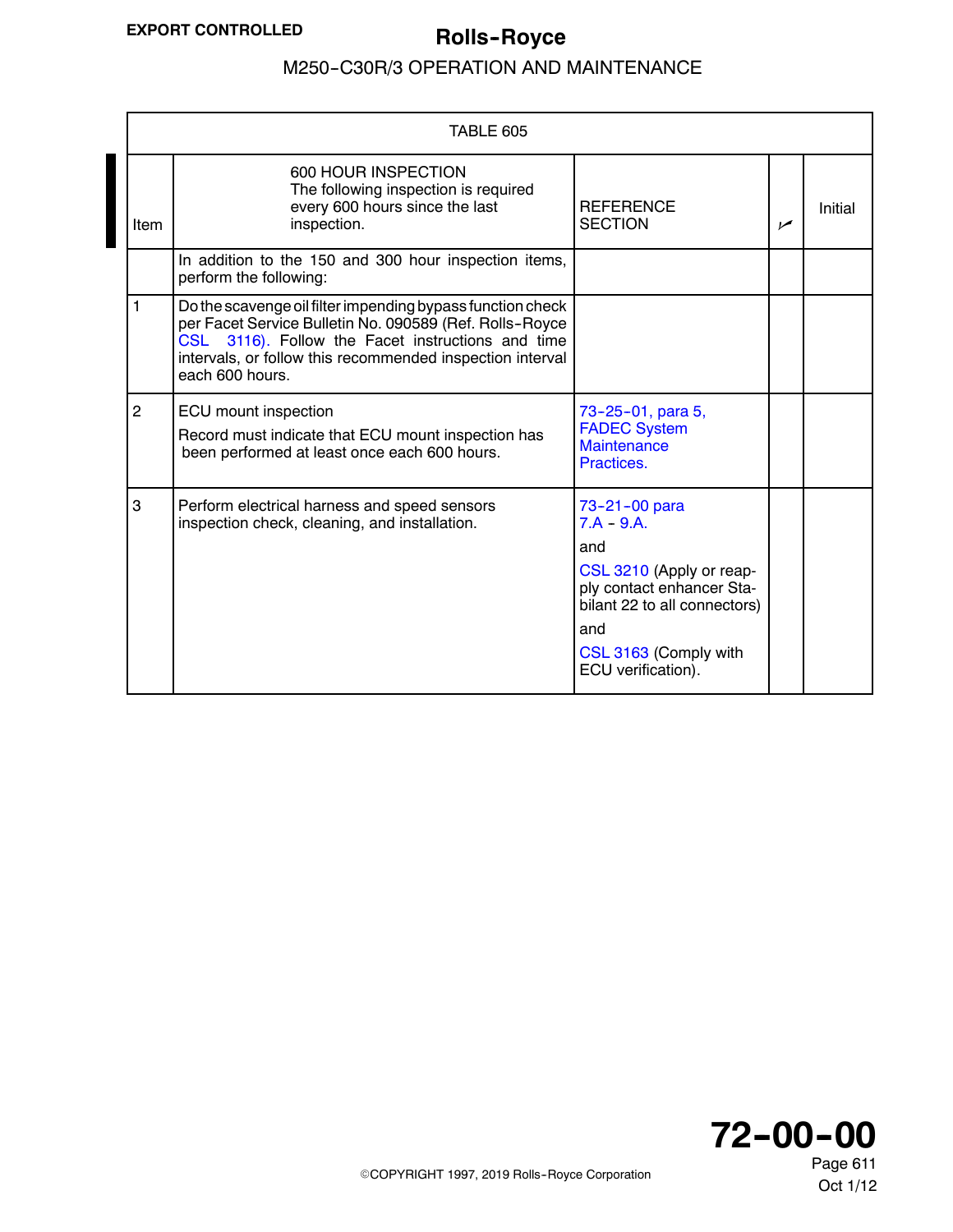<span id="page-6-0"></span>

|                                                                                                                                | TABLE 606                                                                                                                                                                                                                                                                    |                                             |     |                |
|--------------------------------------------------------------------------------------------------------------------------------|------------------------------------------------------------------------------------------------------------------------------------------------------------------------------------------------------------------------------------------------------------------------------|---------------------------------------------|-----|----------------|
| Item                                                                                                                           | 1750 HOUR INSPECTION                                                                                                                                                                                                                                                         | <b>REFERENCE</b><br><b>SECTION</b>          | سما | Initial        |
|                                                                                                                                | The following inspections are required every 1750 hours<br>since last inspection                                                                                                                                                                                             |                                             |     |                |
| 1                                                                                                                              | Remove and replace the low pressure fuel filter<br>element. Before discarding filter, inspect for signs of con-<br>taminants. If contaminants are found, inspect the entire<br>fuel system and clean if necessary.                                                           | 73-10-01, para 2                            |     |                |
| $\overline{c}$                                                                                                                 | Inspect the combustion liner.                                                                                                                                                                                                                                                | 72-40-00, para 1.C.                         |     |                |
| 3                                                                                                                              | Examine the outer combustion case for cracks<br>using Leak-Tek and/or Fluorescent Penetrant Inspection<br>(FPI).                                                                                                                                                             | 72-40-00, para 2.B.(2)<br>$(3)$ , and $(4)$ |     |                |
| 4                                                                                                                              | Inspect the compressor discharge air tubes.                                                                                                                                                                                                                                  | 72-40-00, para 4.C.                         |     |                |
| 5                                                                                                                              | Inspect the spur adapter gearshaft, compressor<br>rotor splined adapter and associated impeller bore.                                                                                                                                                                        | 72-30-00, para 3.B.(2),<br>3.C. and 3.E.    |     |                |
| 6                                                                                                                              | Inspecttheturbinetocompressorcoupling, turbinesplined<br>adapter, power turbine inner shaft and turbine<br>shaft-to-pinion gear coupling.                                                                                                                                    | 72-50-00, para 5.A. and<br>5.B.             |     |                |
|                                                                                                                                | Turbine to compressor coupling is part of the turbine<br>assembly.                                                                                                                                                                                                           |                                             |     |                |
| $\overline{7}$                                                                                                                 | Visually examine the power drive train gears.                                                                                                                                                                                                                                | <b>CSL 3225</b>                             |     |                |
|                                                                                                                                | Disassembly of the gearbox is not necessary for this<br>inspection.                                                                                                                                                                                                          |                                             |     |                |
|                                                                                                                                | NOTES: Not applicable for:<br>Torquemeter gear part number 23084248 and subsequent<br>Power take-off gear part number 23084249 and subsequent<br>Pinion gear part number 23084247 and subsequent.                                                                            |                                             |     |                |
| 8                                                                                                                              | Perform electrical harness and speed sensors                                                                                                                                                                                                                                 | $73 - 21 - 00$                              |     |                |
|                                                                                                                                | inspection check, cleaning, and installation.                                                                                                                                                                                                                                | and                                         |     |                |
|                                                                                                                                |                                                                                                                                                                                                                                                                              | CSL 3163 (Comply with<br>ECU verification). |     |                |
|                                                                                                                                | NOTES: The following inspections are recommended whenever the turbine or compressor is<br>removed in-between the required 1750 hour inspection.                                                                                                                              |                                             |     |                |
|                                                                                                                                | NOTES: Anytime the compressor is removed from the engine, visually inspect the aft end of the<br>spur adapter gearshaft for worn or damaged splines.                                                                                                                         |                                             |     |                |
|                                                                                                                                | NOTES: Anytime the turbine is removed from the engine, visually inspect the splines on the follow<br>ing items: turbine-to-compressor coupling, turbine splined adapter, power turbine outer<br>shaft and turbine shaft-to-pinion gear coupling for worn or damaged splines. |                                             |     |                |
| NOTES: If spline wear or damage is observed the appropriate maintenance action is required.<br>(Refer to items 5 and 6 above). |                                                                                                                                                                                                                                                                              |                                             |     |                |
|                                                                                                                                | NOTES: Inspection intervals must not exceed 1750 hours.                                                                                                                                                                                                                      |                                             |     |                |
|                                                                                                                                |                                                                                                                                                                                                                                                                              |                                             |     | $72 - 00 - 00$ |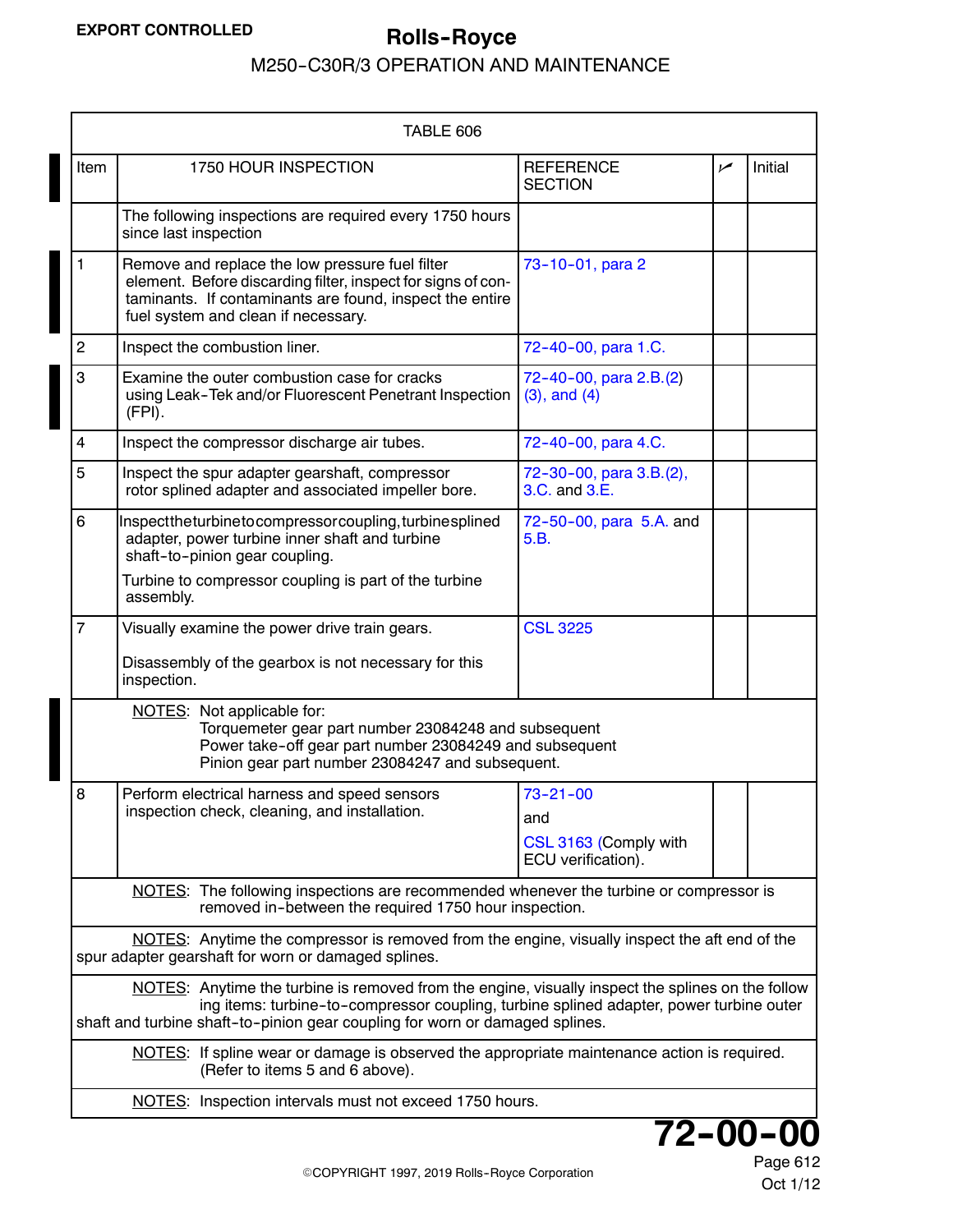<span id="page-7-0"></span>

|                                                                                                                                                                                                                                                                                                                                   |                                   | Table 607                                                                                                                                                                                                                                                                                                                                                                                                                    |  |                                                          |     |         |
|-----------------------------------------------------------------------------------------------------------------------------------------------------------------------------------------------------------------------------------------------------------------------------------------------------------------------------------|-----------------------------------|------------------------------------------------------------------------------------------------------------------------------------------------------------------------------------------------------------------------------------------------------------------------------------------------------------------------------------------------------------------------------------------------------------------------------|--|----------------------------------------------------------|-----|---------|
|                                                                                                                                                                                                                                                                                                                                   |                                   | <b>Inspection Checksheet</b>                                                                                                                                                                                                                                                                                                                                                                                                 |  |                                                          |     |         |
|                                                                                                                                                                                                                                                                                                                                   |                                   |                                                                                                                                                                                                                                                                                                                                                                                                                              |  |                                                          |     |         |
|                                                                                                                                                                                                                                                                                                                                   |                                   |                                                                                                                                                                                                                                                                                                                                                                                                                              |  |                                                          |     |         |
|                                                                                                                                                                                                                                                                                                                                   |                                   |                                                                                                                                                                                                                                                                                                                                                                                                                              |  |                                                          |     |         |
|                                                                                                                                                                                                                                                                                                                                   |                                   | This inspection checksheet is to be used when performing scheduled inspections. This form<br>can be locally reproduced and/or expanded to reflect the aircraft operating environment.<br>Keep the completed sheets as a permanent part of the aircraft engine records. Detailed<br>information regarding each inspection item is contained in the referenced Operation and<br>Maintenance Manual paragraphs.                 |  |                                                          |     |         |
| CAUTION: BEFORE UNDERTAKING ANY INSPECTION OR MAINTENANCE ACTION,<br>CONSULT THE REFERENCED PARAGRAPHS OF THE OPERATION AND<br>MAINTENANCE MANUAL. FAILURE TO FOLLOW THE RECOMMENDED<br>INSTRUCTIONS IN THE MANUAL COULD RESULT IN EQUIPMENT<br>DAMAGE OR DESTRUCTION, POSSIBLY RESULTING IN PERSONNEL<br><b>DEATH OR INJURY.</b> |                                   |                                                                                                                                                                                                                                                                                                                                                                                                                              |  |                                                          |     |         |
|                                                                                                                                                                                                                                                                                                                                   | NOTE:                             | THIS INSPECTION CHECKLIST CAN ONLY BE USED IF THE OPERATOR<br>IS USING AN APPROVED THIRD GENERATION (HTS) OIL AND AN<br>APPROVED AIRFRAME MOUNTED SCAVENGE OIL FILTER.                                                                                                                                                                                                                                                       |  |                                                          |     |         |
|                                                                                                                                                                                                                                                                                                                                   | NOTE:                             | COMPLIANCE TO THE 150 HOUR AND 300 HOUR ITEMS IN THIS TABLE<br>MUST BE PERFORMED AT LEAST EVERY 12 CALENDAR MONTHS OR BY<br>HOURS, WHICHEVER OCCURS FIRST.                                                                                                                                                                                                                                                                   |  |                                                          |     |         |
| Item                                                                                                                                                                                                                                                                                                                              |                                   | <b>150 HOUR INSPECTION</b>                                                                                                                                                                                                                                                                                                                                                                                                   |  | REFERENCE SECTION                                        | سما | Initial |
| 1                                                                                                                                                                                                                                                                                                                                 | bypass indicator.<br>trol system. | Inspect for extension of impending fuel filter<br>If indicator is extended, replace fuel filter.<br>Ground run engine to make sure proper operation of con-                                                                                                                                                                                                                                                                  |  | 73-10-01, para 2.                                        |     |         |
| 1.A                                                                                                                                                                                                                                                                                                                               |                                   | Clean and inspect the fuel nozzle.<br>Install fuel nozzle with proper number of spacers.                                                                                                                                                                                                                                                                                                                                     |  | $73 - 10 - 03$                                           |     |         |
| $\overline{2}$                                                                                                                                                                                                                                                                                                                    | each 150 hours.                   | HMU MANUAL MODE Operation Function.<br>Record must indicate that manual operation (Ref.<br>referenced section) has been performed at least once                                                                                                                                                                                                                                                                              |  | 72-00-00 para 7.C.(1),<br><b>MANUAL MODE CHECK.</b>      |     |         |
| 3                                                                                                                                                                                                                                                                                                                                 | OCC's.                            | Visually inspect the outer combustion case (sheet metal<br>and weld seams) for cracks. Pay particular attention to the<br>weld seams in the area of the igniter plugs, dummy plug,<br>drain valves, fuel nozzle bosses, armpit braze patch and<br>adjacent areas. Use a bright light and mirror as necessary.<br>The OCC does not have to be removed. Perform a Leak<br>Tec check for installed OCC's and an FPI for removed |  | $72 - 40 - 00$ para $2.B.(1), (2),$<br>$(3)$ and $(4)$ . |     |         |



Oct 1/13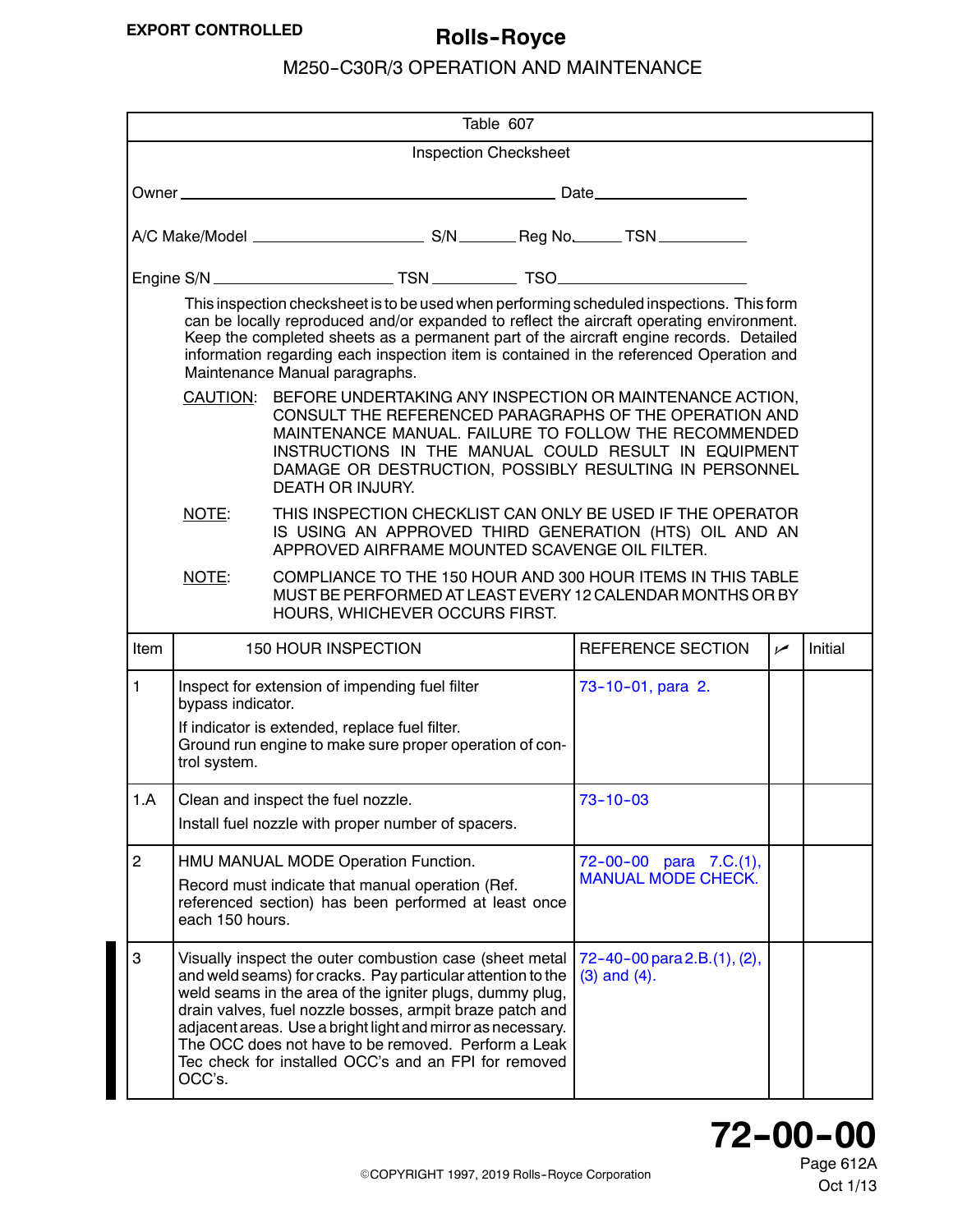|                | Table 607 (cont)                                                                                                                                                                                                                                                                                                                                              |                                                             |      |         |  |  |
|----------------|---------------------------------------------------------------------------------------------------------------------------------------------------------------------------------------------------------------------------------------------------------------------------------------------------------------------------------------------------------------|-------------------------------------------------------------|------|---------|--|--|
| Item           | 300 HOUR INSPECTION                                                                                                                                                                                                                                                                                                                                           | <b>REFERENCE SECTION</b>                                    | ممرا | Initial |  |  |
|                | In addition to the 150 hour inspection items, perform the<br>following:                                                                                                                                                                                                                                                                                       |                                                             |      |         |  |  |
| 1              | Inspect the engine for obvious loose bolts, broken or loose<br>connections, security of mounting accessories, and bro-<br>ken or missing safeties. Check accessible areas for ob-<br>vious damage and evidence of fuel and oil leakage. In-<br>spect the slippage marks on all fuel, oil and air tube B-nuts<br>to make sure that the nuts have not loosened. |                                                             |      |         |  |  |
| $\overline{c}$ | Inspect the compressor impeller leading edges for dam-<br>age.                                                                                                                                                                                                                                                                                                | 72-30-00, para 3.B.                                         |      |         |  |  |
| 3              | Clean the compressor, as required with a chemical wash<br>solution if dirt buildup is evident.                                                                                                                                                                                                                                                                | 72-30-00, para 4.B.                                         |      |         |  |  |
| 4              | Without disassembly, inspect turbine, exhaust collector<br>supports and the air tubes for cracks, buckling and general<br>condition.                                                                                                                                                                                                                          | 72-50-00, para 5.K.                                         |      |         |  |  |
|                |                                                                                                                                                                                                                                                                                                                                                               | 72-40-00, para 2.B. (1)                                     |      |         |  |  |
|                |                                                                                                                                                                                                                                                                                                                                                               | 72-40-00, Table 203                                         |      |         |  |  |
| 5              | Inspect the engine fuel system for evidence of leakage.<br>Check condition and security of fittings and tubing.                                                                                                                                                                                                                                               | $73 - 00 - 00$                                              |      |         |  |  |
| 6              | Inspect the engine mounts for condition and security.                                                                                                                                                                                                                                                                                                         |                                                             |      |         |  |  |
| 7              | Inspect electrical harness for loose, chafed, frayed, or bro-<br>ken wires and loose connectors.                                                                                                                                                                                                                                                              |                                                             |      |         |  |  |
|                | NORMAL ENGINES USE A MINIMAL AMOUNT OF OIL. HOWEVER, ANY<br>CAUTION:<br>SUDDEN INCREASE IN OIL CONSUMPTION IS INDICATIVE OF OIL SYSTEM<br>PROBLEMS AND MUST BE CORRECTED.                                                                                                                                                                                     |                                                             |      |         |  |  |
| 8              | Check oil supply level.                                                                                                                                                                                                                                                                                                                                       | 72-00-00, Table 101<br>Troubleshooting, items 11<br>and 12. |      |         |  |  |
|                | NOTES: Check oil supply level within 15 minutes of engine shutdown.                                                                                                                                                                                                                                                                                           |                                                             |      |         |  |  |
|                | If the engine has been idle for more than 15 minutes, motor<br>the engine for 30 seconds to scavenge oil that has drained<br>into the gearbox from the oil tank. Failure to completely<br>scavenge the oil from the gearbox will cause a false indica-<br>tion of high oil consumption. See Post Flight Check No. 3                                           |                                                             |      |         |  |  |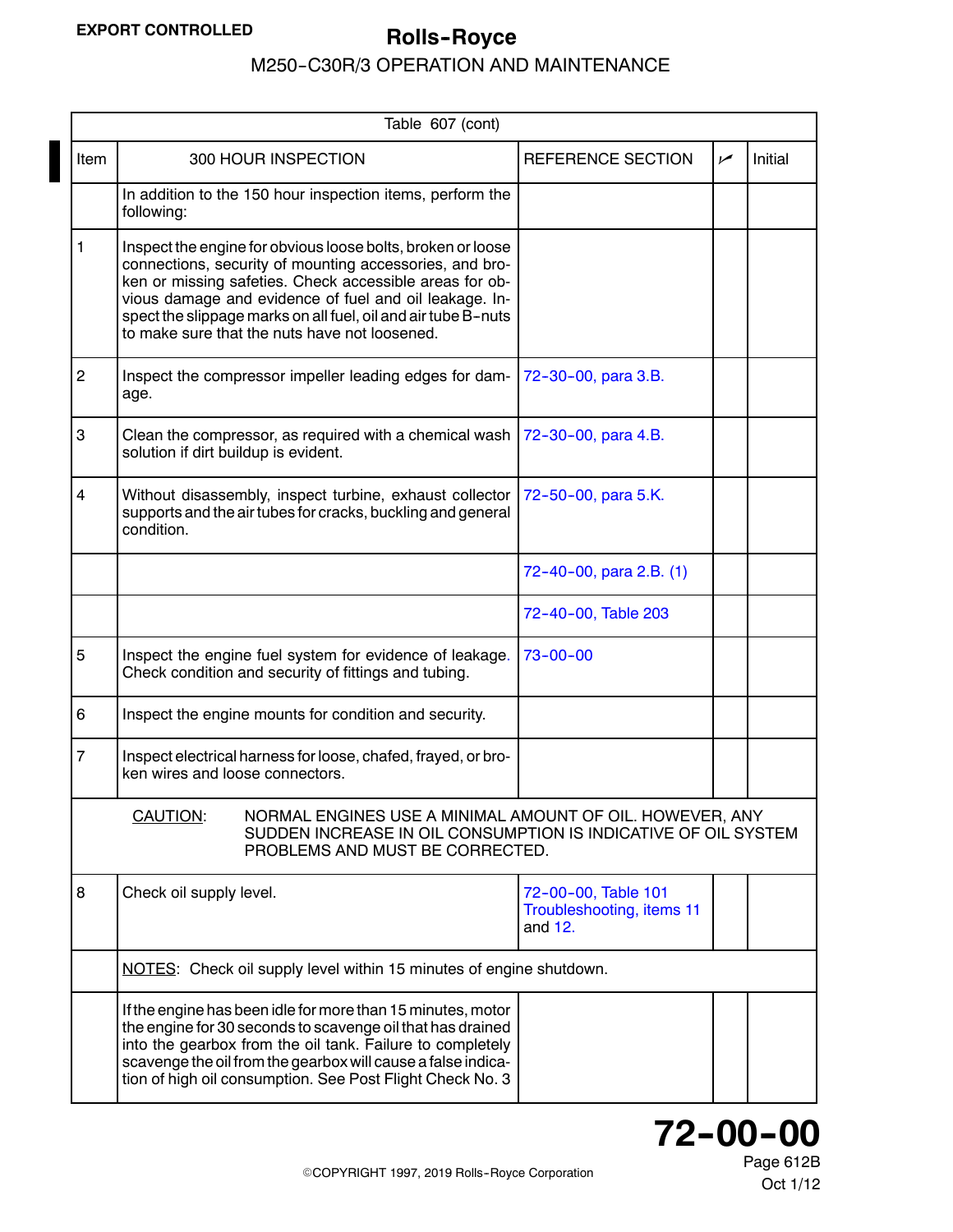|                 | Table 607 (cont)                                                                                                                                                                                                        |                               |     |         |
|-----------------|-------------------------------------------------------------------------------------------------------------------------------------------------------------------------------------------------------------------------|-------------------------------|-----|---------|
| Item            | 300 HOUR INSPECTION                                                                                                                                                                                                     | <b>REFERENCE SECTION</b>      | سما | Initial |
| 9               | Inspect compressor scroll for cracks. Pay particular atten-<br>tion to welded areas.                                                                                                                                    |                               |     |         |
| 10              | Clean the burner drain valve. Make sure that the airframe<br>overboard is clear. Refer to aircraft manual for mainte-<br>nance procedures.                                                                              | 72-40-00, para 3              |     |         |
| 11              | Inspect the anti-icing solenoid valve and bleed air valve<br>for loose, chafed, frayed or broken wires, loose connec-<br>tions and security of attachment.                                                              |                               |     |         |
| 12 <sub>2</sub> | Inspect the horizontal and vertical firewall shields for $72-50-00$ , para 5.J.<br>cracks.                                                                                                                              |                               |     |         |
|                 | NOTES: Continued sheet metal or tube cracking can be an indication of excessive engine, engine<br>accessory, or airframe vibration.                                                                                     |                               |     |         |
| 13              | Check HMU for freedom of operation and full travel. Check<br>for condition and security of all linkages.                                                                                                                | 73-21-01, para 1.B.           |     |         |
| 14              | Remove, clean, operationally test, and reinstall the<br>magnetic drain plugs:                                                                                                                                           | $72 - 00 - 00$ ,<br>para 8.E. |     |         |
|                 | Standard type - check the chip<br>a.<br>detector end of the plugs for cracks.                                                                                                                                           |                               |     |         |
|                 | b.<br>Quick disconnect - inspect the locking<br>device and inserts for wear.                                                                                                                                            |                               |     |         |
|                 | Torque 60-80 lb in. (6.8-9.0 N·m). No cracks are<br>permitted. Check each chip detector separately.                                                                                                                     |                               |     |         |
| 15              | Inspect ignition lead for burning, chafing or cracking of<br>conduit. Also, check for loose connectors and/or broken<br>lockwire.                                                                                       | 74-20-02,<br>para 2.          |     |         |
|                 | Perform operational check of ignitors.                                                                                                                                                                                  | $74 - 20 - 01$ ,<br>para 2.B. |     |         |
| 16              | Remove, inspect, clean and reinstall the oil filter.<br>If excessive carbon is found in the filter, inspect the scav-<br>enge and pressure oil system. Refer to 72-50-00 para<br>5.E., 5.F., 5.G., 5.H., 6.A., and 6.B. | 72-60-00, para 1.C.           |     |         |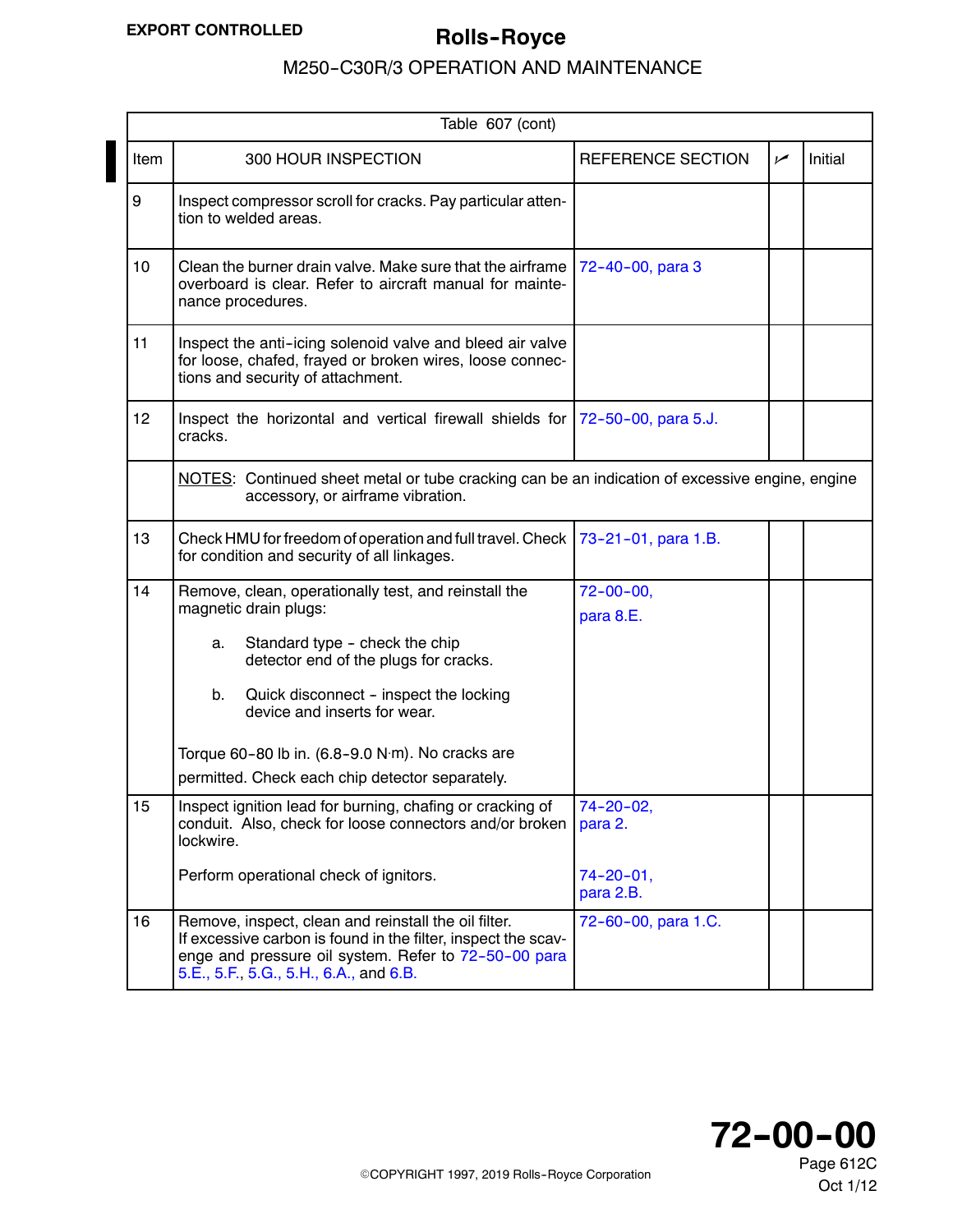<span id="page-10-0"></span>

|      | Table 607 (cont)                                                                                                                                                                                                                                                                                              |                                                                                                       |     |         |  |
|------|---------------------------------------------------------------------------------------------------------------------------------------------------------------------------------------------------------------------------------------------------------------------------------------------------------------|-------------------------------------------------------------------------------------------------------|-----|---------|--|
| Item | 300 HOUR INSPECTION                                                                                                                                                                                                                                                                                           | <b>REFERENCE SECTION</b>                                                                              | سما | Initial |  |
| 17   | Measure and record power turbine support pressure oil<br>nozzle flow from scavenge oil strut. Record and retain flow<br>record.                                                                                                                                                                               | 72-50-00, para 5.E.                                                                                   |     |         |  |
|      | While motoring $N_1$ to 16-18% the minimum flow is 90cc in<br>15 seconds.                                                                                                                                                                                                                                     |                                                                                                       |     |         |  |
|      | Flow                                                                                                                                                                                                                                                                                                          |                                                                                                       |     |         |  |
|      | Compare with previous flow. Any large deviation could in-<br>dicate carbon buildup.                                                                                                                                                                                                                           |                                                                                                       |     |         |  |
|      | Refer to M250-C30 series CSL-3126, Recommended Sequence, Engine Oil Change for<br>NOTE:<br>additional instructions.                                                                                                                                                                                           |                                                                                                       |     |         |  |
| 18   | <b>HMU Manual Mode Piston Function</b><br>Record must indicate that shutdown per referenced sec-<br>tion has been performed at least once each 300 hours.                                                                                                                                                     | 72-00-00, para 7.M., Al-<br>ternate Shutdown - AUTO<br>MODE or para 8.F., Shut-<br>down, MANUAL MODE. |     |         |  |
| 19   | FADEC FAIL and FADEC SYSTEM MANUAL cockpit indi-<br>cation check.                                                                                                                                                                                                                                             | 73-25-01, para 3, FADEC<br><b>System Maintenance</b><br>Practices.                                    |     |         |  |
|      | Record must indicate that a cockpit check per referenced<br>section has been performed at least once each 300 hours.                                                                                                                                                                                          |                                                                                                       |     |         |  |
| 20   | ECU mount bolt torque check.                                                                                                                                                                                                                                                                                  | See applicable airframe<br>manual for proper torque.                                                  |     |         |  |
|      | Record must indicate that this ECU mount bolt torque<br>check was performed at least once each 300 hours.                                                                                                                                                                                                     |                                                                                                       |     |         |  |
| 21   | MGT indicating system check.                                                                                                                                                                                                                                                                                  | 72-00-00, para 7.C.                                                                                   |     |         |  |
|      | During ground run with engine at 100% N <sub>2</sub> , Monitor MGT<br>using (MT) Maintenance Terminal Software, analog Pa-<br>rameter page. Compare MT value with aircraft MGT gage.<br>They must agree within 41°F (5°C). If gages are not within<br>limits, use thermocouple simulator to identify problem. | 72-00-00, para 3.D.<br>73-25-01, para 3                                                               |     |         |  |
| 22   | Torque indicating system check.                                                                                                                                                                                                                                                                               | 72-00-00, para 7.C.<br>73-25-01, para 3                                                               |     |         |  |
|      | During ground run with engine at 100% $N_2$ , monitor Torque<br>(Q) using MT software analog parameter page. Compare<br>MT value with aircraft torque gage. Gages must agree<br>within 2 psi (14 kPa). If not within limits, use pressure tester<br>to identify problem.                                      |                                                                                                       |     |         |  |
| 23   | Clean power turbine support scavenge oil strut.                                                                                                                                                                                                                                                               | 72-50-00, para 5.F.                                                                                   |     |         |  |
| 24   | Clean external sump.                                                                                                                                                                                                                                                                                          | 72-50-00, para 5.F.                                                                                   |     |         |  |
| 25   | Clean No. 1 bearing oil pressure reducer.                                                                                                                                                                                                                                                                     | 72-30-00, para 2.A. (1)                                                                               |     |         |  |
| 26   | Clean pressure oil fitting screen assembly.                                                                                                                                                                                                                                                                   | 72-50-00, para 5.F.                                                                                   |     |         |  |

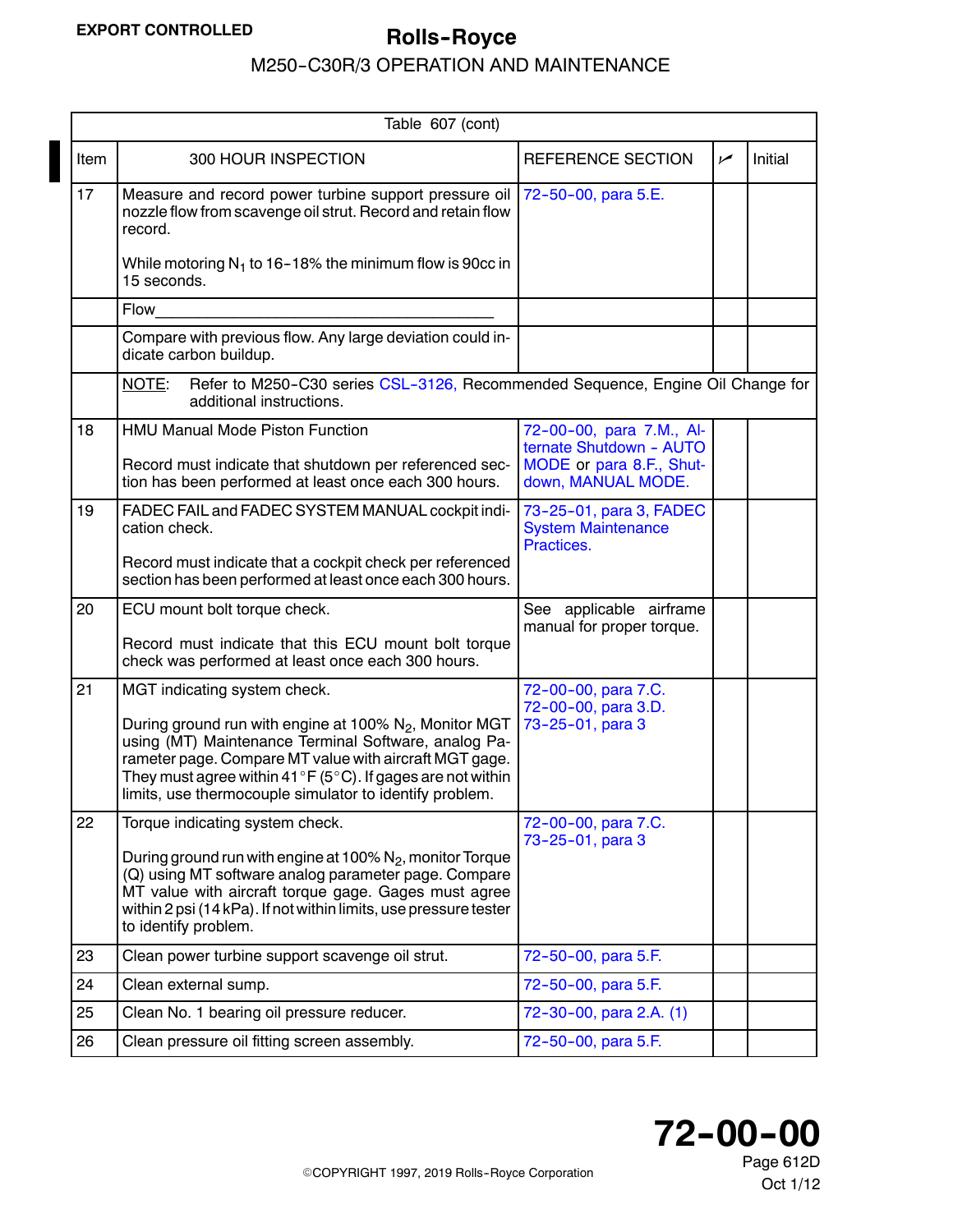<span id="page-11-0"></span>

|      | Table 607 (cont)                                                                                                                                                                                                                                                                                                                                                                                                                       |                                                    |     |         |
|------|----------------------------------------------------------------------------------------------------------------------------------------------------------------------------------------------------------------------------------------------------------------------------------------------------------------------------------------------------------------------------------------------------------------------------------------|----------------------------------------------------|-----|---------|
| Item | 300 HOUR INSPECTION                                                                                                                                                                                                                                                                                                                                                                                                                    | REFERENCE SECTION                                  | سما | Initial |
|      | EXTREME CARE MUST BE EXERCISED TO PREVENT TWISTING OF OIL<br><b>CAUTION:</b><br>NOZZLE DURING REMOVAL. DO NOT ATTEMPT TO STRAIGHTEN OR<br>REUSE IF TWISTED.                                                                                                                                                                                                                                                                            |                                                    |     |         |
| 27   | Clean power turbine pressure oil nozzle.                                                                                                                                                                                                                                                                                                                                                                                               | 72-50-00, para 5.F.                                |     |         |
| 28   | Remove and disassemble fuel nozzle. Clean and examine   73-10-03<br>fuel nozzle filter assembly. Reassemble and install fuel<br>nozzle.                                                                                                                                                                                                                                                                                                |                                                    |     |         |
| 29   | Remove, inspect, and reinstall the turbine pressure oil 72-60-00, para 2.l.<br>check valve.                                                                                                                                                                                                                                                                                                                                            |                                                    |     |         |
|      | NOTES: Check Valve P/N 23074872 and subsequent part numbers are not applicable to this<br>inspection (these valves are considered "ON CONDITION").                                                                                                                                                                                                                                                                                     |                                                    |     |         |
| 30   | Inspect the rear engine mount for security and excessive 72-00-00, para 1.A., (3)<br>bearing wear.                                                                                                                                                                                                                                                                                                                                     | Engine-Inspection/Check.                           |     |         |
| 31   | Inspect the thermocouple assembly (TOT/MGT)                                                                                                                                                                                                                                                                                                                                                                                            | 77-20-01, PARA 2.B.                                |     |         |
| 32   | Drain the oil system and refill.<br>Oil changed at:<br>300 hours:<br>600 hours:<br>Maximum interval between oil changes is 300 hours or 6<br>months, whichever occurs first. This limit can be extended<br>to 600 hours or 12 calendar months, whichever occurs<br>first, if an approved high thermal stability oil (Third Genera-<br>tion) is used.                                                                                   | 72-00-00, para 8.D., En-<br>gine Servicing.        |     |         |
| 33   | On power and accessory gearbox cover, check the applied<br>torque on all turbine and exhaust collector support-to-<br>gearbox retaining nuts.<br>Torque must be 120-150 lb in. (14-17 N·m).                                                                                                                                                                                                                                            | 72-50-00, para 1.B.                                |     |         |
| 34   | Record<br>changes,<br>inspections,<br>component<br>and<br>compliance with technical instructions as required.<br>Report engine difficulties to Rolls-Royce and/or AMC<br>on a Field Service Report (FSR) submitted on FAST @<br><https: fast.aeromanager-online.com=""> as required.</https:>                                                                                                                                          |                                                    |     |         |
| 35   | Visually inspect the outer combustion case (sheet metal<br>and weld seams) for cracks. Pay particular attention to<br>the weld seams in the area of the igniter plugs, dummy<br>plug, drain valves, fuel nozzle bosses, armpit braze<br>patch and adjacent areas. Use a bright light and mirror<br>as necessary. The OCC does not have to be removed.<br>Perform a Leak Tec check for installed OCC's and an FPI<br>for removed OCC's. | 72-40-00, para 2.B.(1),<br>$(2)$ , $(3)$ and $(4)$ |     |         |

Oct 1/18 Page 612E **72--00--00**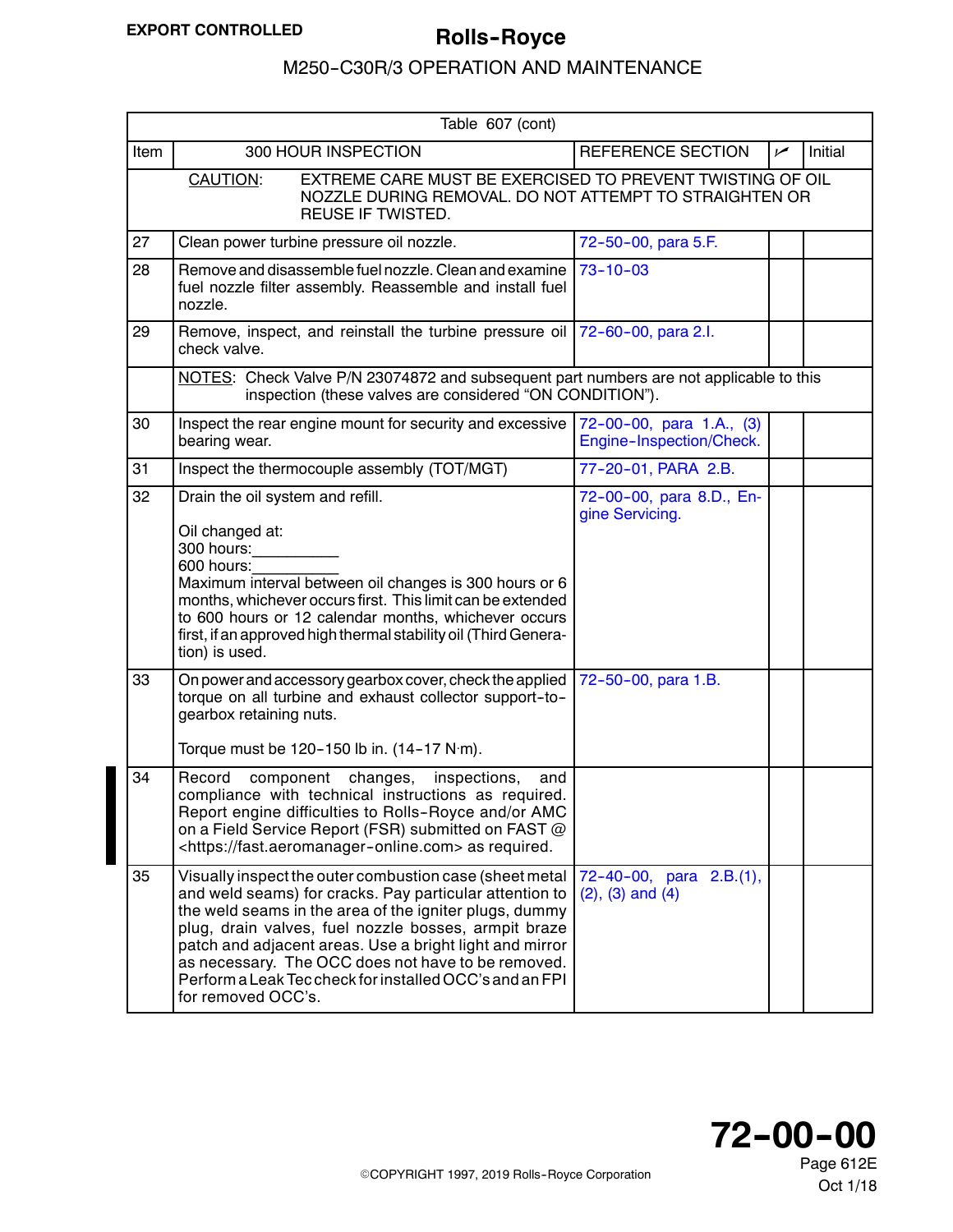<span id="page-12-0"></span>

| Table 607 (cont) |                                                                                                                                                                                                                                                              |                                                                           |     |         |  |  |  |  |  |
|------------------|--------------------------------------------------------------------------------------------------------------------------------------------------------------------------------------------------------------------------------------------------------------|---------------------------------------------------------------------------|-----|---------|--|--|--|--|--|
| Item             | INITIAL 600 HOUR INSPECTION                                                                                                                                                                                                                                  | <b>REFERENCE SECTION</b>                                                  | مما | Initial |  |  |  |  |  |
|                  | In addition to the 150 and 300 hour inspection items, per-<br>form the following:                                                                                                                                                                            |                                                                           |     |         |  |  |  |  |  |
| 1                | Do the scavenge oil filter impending bypass function check<br>per Facet Service Bulletin No. 090589 (Ref. Rolls-Royce<br>CSL 3116). Follow the Facet instructions and time inter-<br>vals, or follow this recommended inspection interval each<br>600 hours. |                                                                           |     |         |  |  |  |  |  |
| $\overline{2}$   | ECU mount inspection<br>Record must indicate that ECU mount inspection has been<br>performed at least once each 600 hours.                                                                                                                                   | 73-25-01, para 5,<br><b>FADEC System</b><br><b>Maintenance Practices.</b> |     |         |  |  |  |  |  |
| <b>Item</b>      | 1750 HOUR INSPECTION                                                                                                                                                                                                                                         | <b>REFERENCE SECTION</b>                                                  | مما | Initial |  |  |  |  |  |
|                  | The following inspections are required every 1750 hours<br>since last inspection:                                                                                                                                                                            |                                                                           |     |         |  |  |  |  |  |
| 1                | Remove and replace the low pressure fuel filter element.<br>Before discarding filter, inspect for signs of contaminants.<br>If contaminants are found, inspect the entire fuel system<br>and clean if necessary.                                             | 73-10-01, para 2                                                          |     |         |  |  |  |  |  |
| $\overline{c}$   | Inspect the combustion liner.                                                                                                                                                                                                                                | 72-40-00, para 1.C.                                                       |     |         |  |  |  |  |  |
| 3                | Examine the outer combustion case for cracks using<br>Leak-Tek and/or Fluorescent Penetrant Inspection<br>(FPI).                                                                                                                                             | 72-40-00, para 2.B. (2),<br>$(3)$ , and $(4)$                             |     |         |  |  |  |  |  |
| 4                | Inspect the compressor discharge air tubes.                                                                                                                                                                                                                  | 72-40-00, para 4.C.                                                       |     |         |  |  |  |  |  |
| 5                | Inspect the spur adapter gearshaft, compressor rotor<br>splined adapter and associated impeller bore.                                                                                                                                                        | 72-30-00, para 3.B. (2),<br>3.C. and 3.E.                                 |     |         |  |  |  |  |  |
| 6                | Inspect the turbine to compressor coupling, turbine<br>splined adapter, power turbine inner shaft and turbine<br>shaft-to-pinion gear coupling.<br>Turbine to compressor coupling is part of the turbine as-<br>sembly.                                      | 72-50-00, para 5.A. and<br>5.B.                                           |     |         |  |  |  |  |  |



Oct 1/13